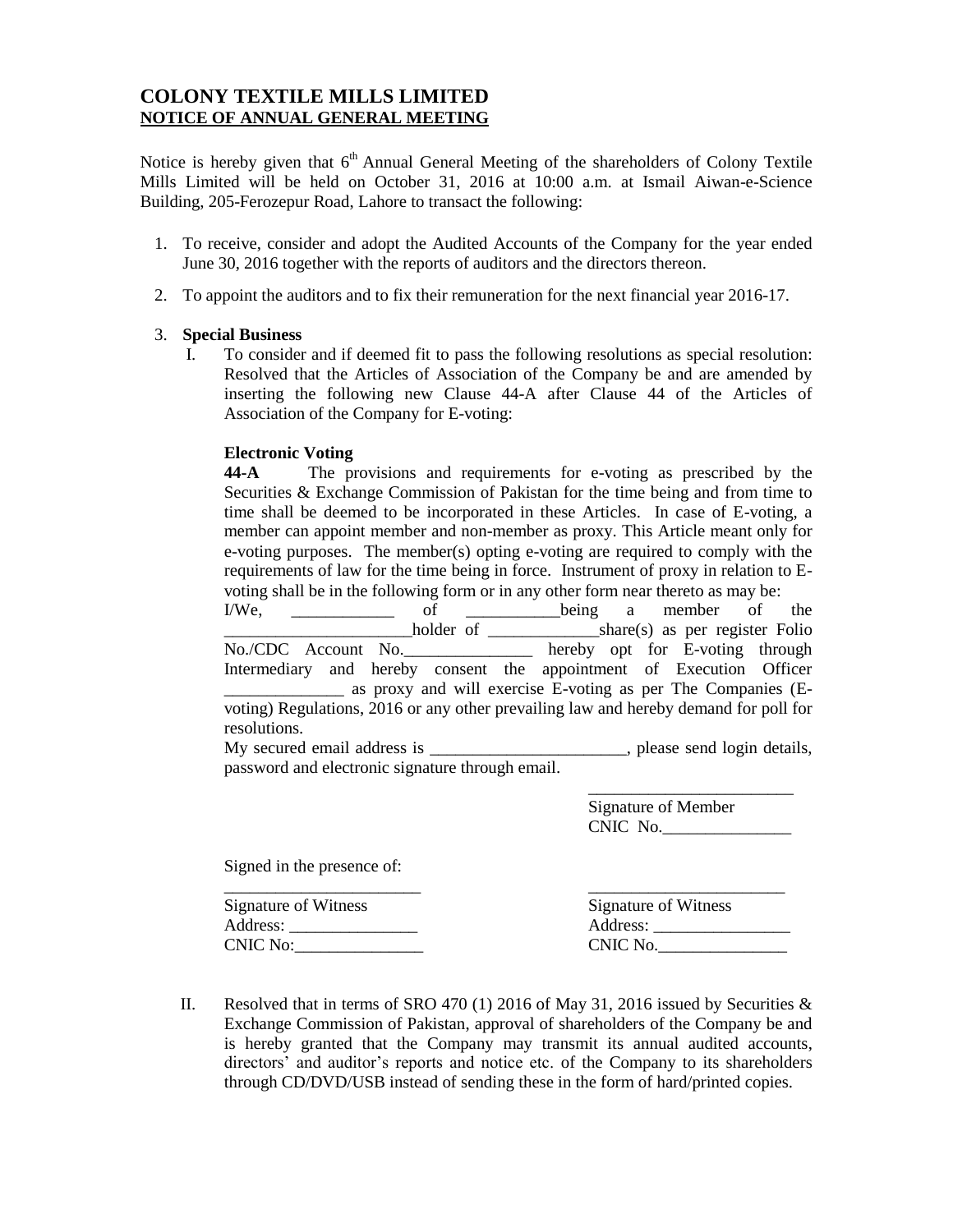Further Resolved that the Company Secretary be and is hereby authorized to do all acts, deed and things, take all steps and actions necessary, ancillary and incidental for altering the Articles of Association of the Company including filing of all requisite documents/statutory forms as required under law with regulatory body(ies).

4. Any other business with the permission of Chairman.

Statement Under Section 160(1) (b) of the Companies Ordinance, 1984 is appended below.

By Order of the Board Muhammad Abid Company Secretary

Lahore October 10, 2016

## **NOTES:**

- 1. The Share Transfer Books of the Company will remain closed from October 21, 2016 to October 31, 2016 (both days inclusive).
- 2. A member entitled to attend and vote in the meeting may appoint another member as his/her proxy to attend and vote on his/her behalf. The proxy, in order to be effective, must be received at the registered office of the Company duly signed and stamped not later than 48 hours before the meeting.
- 3. The members are requested to bring their Folio / Account details (participant ID and subaccount) and original CNIC for identification purpose at the time of meeting. In case of corporate entity, the Board of Director's Resolution or power of attorney with specimen signatures of the nominee should be produced.
- 4. Members are requested:
	- a) to notify the change of address immediately, if any.
	- b) to provide the copies of their valid CNIC's if not provided earlier.
- 5. As per directions of Securities and Exchange Commission of Pakistan, the Company is pleased to offer the members the dispatch of Annual Financial Statements and Notices through e-mail. Members desirous to receive the Annual Financial Statements through email, may send the standard request form duly filled and signed to the company ensuring that there is sufficient space is available in their mail box to receive this kind of mail. The option may be exercised sending the completed Request Form available at website of the company at [www.colonytextiles.com.](http://www.colonytextiles.com/)
- 6. The annual audited accounts of the company are available at website of the company at [www.colonytextiles.com](http://www.colonytextiles.com/)

### **Statement Under Section 160(1) (b) of the Companies Ordinance, 1984**

This statement sets out the material facts pertaining to the special business to be transacted at the Annual General Meeting of the Company to be held on October 31, 2016.

### **Agenda Item 3 (I).**

The company is required to make necessary changes in the Articles of Association of the Company in order to cover e-voting mechanism and related matters such as members and nonmembers can also be appointed as proxy. Accordingly the directors have proposed to amend the